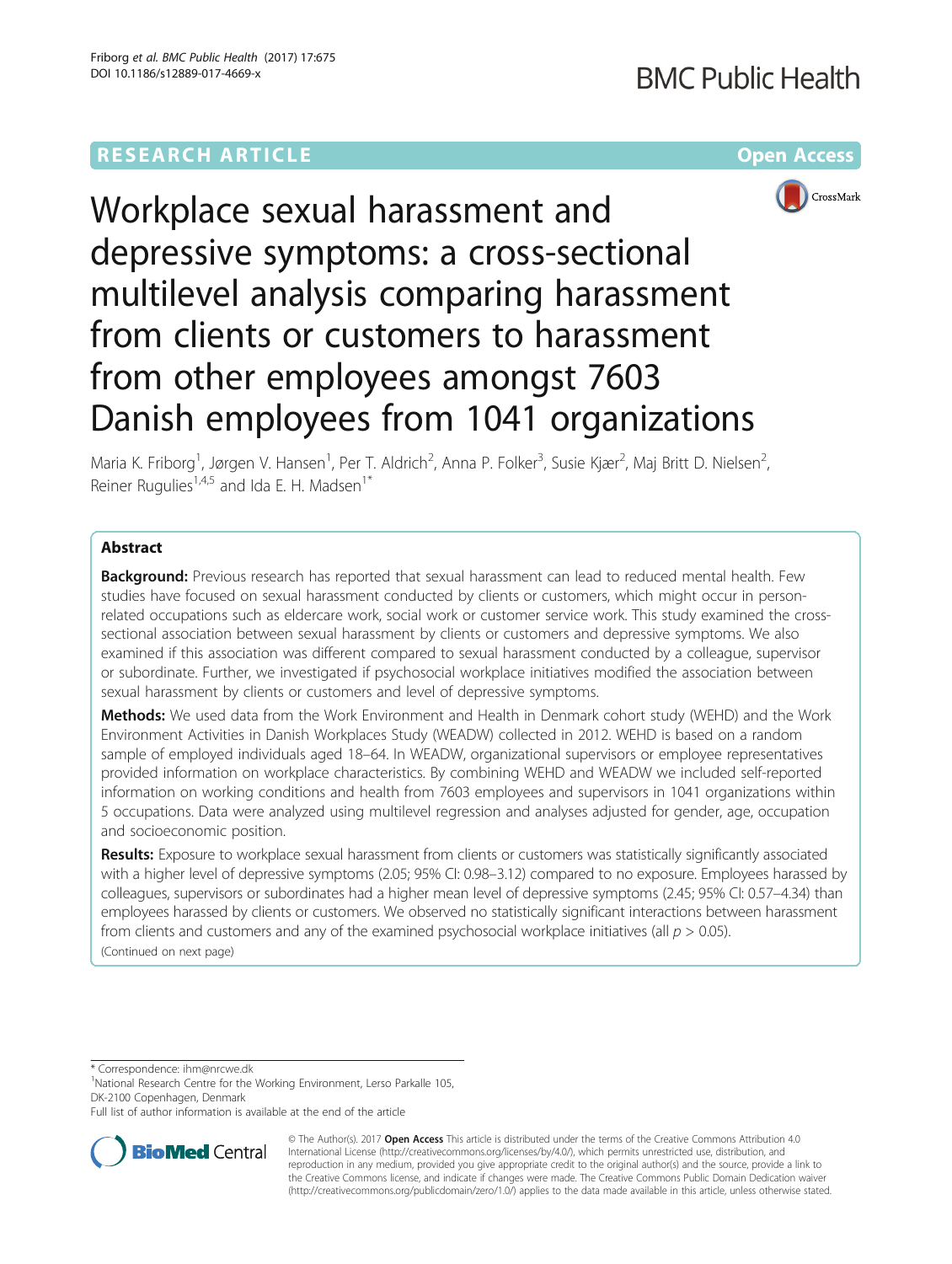# (Continued from previous page)

**Conclusions:** The association between sexual harassment and depressive symptoms differed for employees harassed by clients or customers and those harassed by colleagues, supervisors or subordinates. The results underline the importance of investigating sexual harassment from clients or customers and sexual harassment by colleagues, supervisors or subordinates as distinct types of harassment. We found no modification of the association between sexual harassment by clients or customers and depressive symptoms by any of the examined psychosocial workplace initiatives.

Keywords: Sexual harassment, Depressive symptoms, Occupational health, Multilevel modeling, Effect modification

# Background

According to the EU Directive of 2006, [[1\]](#page-10-0) sexual harassment is any form of unwanted verbal, non-verbal or physical conduct of a sexual nature which occurs with the purpose or effect of violating the dignity of a person, in particular when creating an intimidating, hostile, degrading, humiliating or offensive environment. Sexual harassment is a gendered phenomenon as women are more likely to be exposed compared to men. A survey among Danish employees shows that 5.1% of women aged 18–64 years have been exposed to sexual harassment compared to 1.2% of men [\[2](#page-10-0)]. The same survey also showed that the prevalence was higher among employees working in health care: the prevalence of sexual harassment across all jobs was 3.1%, and for health care workers it was 16.4% [\[2\]](#page-10-0). Another study of 8064 Danish employees showed that in the health care sector, sexual offensive behaviors at work were 3.5 times more often reported than the national average of all other jobs [\[3](#page-10-0), [4\]](#page-10-0). Among health care workers, sexual harassment is most often conducted by clients or customers [[3, 5](#page-10-0), [6\]](#page-10-0).

Research reports that workplace sexual harassment has negative consequences such as decreased job satisfaction, long-term sickness absence, and mental health problems such as depression and anxiety [\[7](#page-10-0)–[11](#page-10-0)]. One of the most commonly studied consequences of sexual harassment is its effects on mental health [[7, 11](#page-10-0)]. Most research has focused on sexual harassment from colleagues, supervisors or subordinates while sexual harassment conducted by clients or customers has received limited interest, despite studies showing such harassment is frequent [\[12](#page-10-0)–[16](#page-10-0)]. Small studies of occupation-specific samples find associations between sexual harassment by clients or customers and adverse mental health conditions including depression and burnout [\[13](#page-10-0), [17](#page-10-0)–[21](#page-10-0)] but there is a paucity of larger cross-occupational studies in the field. A reason for the limited interest in sexual harassment from clients or customers may be that organizations may normalize and neglect the seriousness of this act [\[3](#page-10-0), [7, 22](#page-10-0)]. At some workplaces there is a tendency to consider sexual harassment from clients or customers as a part of the job and not as a potentially harmful experience [\[3](#page-10-0), [22](#page-10-0)]

# Sexual harassment by clients or customers

Sexual harassment conducted by clients or customers may occur in person-related occupations, i.e. jobs that require interactions with clients or customers [\[23](#page-10-0), [24](#page-10-0)]. Examples of person-related work include care work - caring for individuals who are elderly, ill, or disabled - social work, and customer service work. Harassment conducted by clients or customers may differ from sexual harassment conducted by colleagues, supervisors or subordinates. Employees in person-related professions may have to navigate between their own perception of unacceptable behavior and an organizational expectation that it is part of professional competency to manage difficult clients or customers [[3, 22](#page-10-0), [25](#page-10-0)–[27\]](#page-10-0). Often it is not well defined in the organization what kinds of behavior are to be accepted [[3, 22](#page-10-0), [28](#page-10-0)–[30\]](#page-10-0). Literature indicates that organizations may refrain from explicitly taking on the responsibility for making guidelines and policies regarding sexual harassment from clients and customers [[3](#page-10-0), [22](#page-10-0), [28](#page-10-0)–[30](#page-10-0)]. Consequently, the responsibility of setting boundaries and evaluating the behavior of a client or customer to determine if the behavior is acceptable or not is left to individual employees [\[25\]](#page-10-0). In recent years there has been a gradual change in the conception of professional practice in person-related jobs [\[3](#page-10-0), [23](#page-10-0), [24](#page-10-0)]. With respect to employees working with institutionalized clients, there is an increasing emphasis of the client's self-determination [[3, 27\]](#page-10-0). The sexual needs of clients should not be ignored or rejected but accepted and thus a practice is constituted where the professional may potentially harm the client by ignoring of sexual utterances [[3, 22](#page-10-0), [27\]](#page-10-0). Also sexual harassment in person-related professions may often be explained by client dementia or cognitive impairment, [[25, 27, 31\]](#page-10-0) making the organization conclude that the harassment is unintended and thus unharmful. In this way sexual harassment by clients might be normalized as an inevitable working condition and not as sexual harassment [[22](#page-10-0)]. This normalization may not occur if the perpetrator is a colleague, supervisor or a subordinate.

In person-related professions, it may be difficult to distinguish between inappropriate sexual behavior from clients and work-related responsibilities. With intimate care sometimes being part of work-related responsibilities,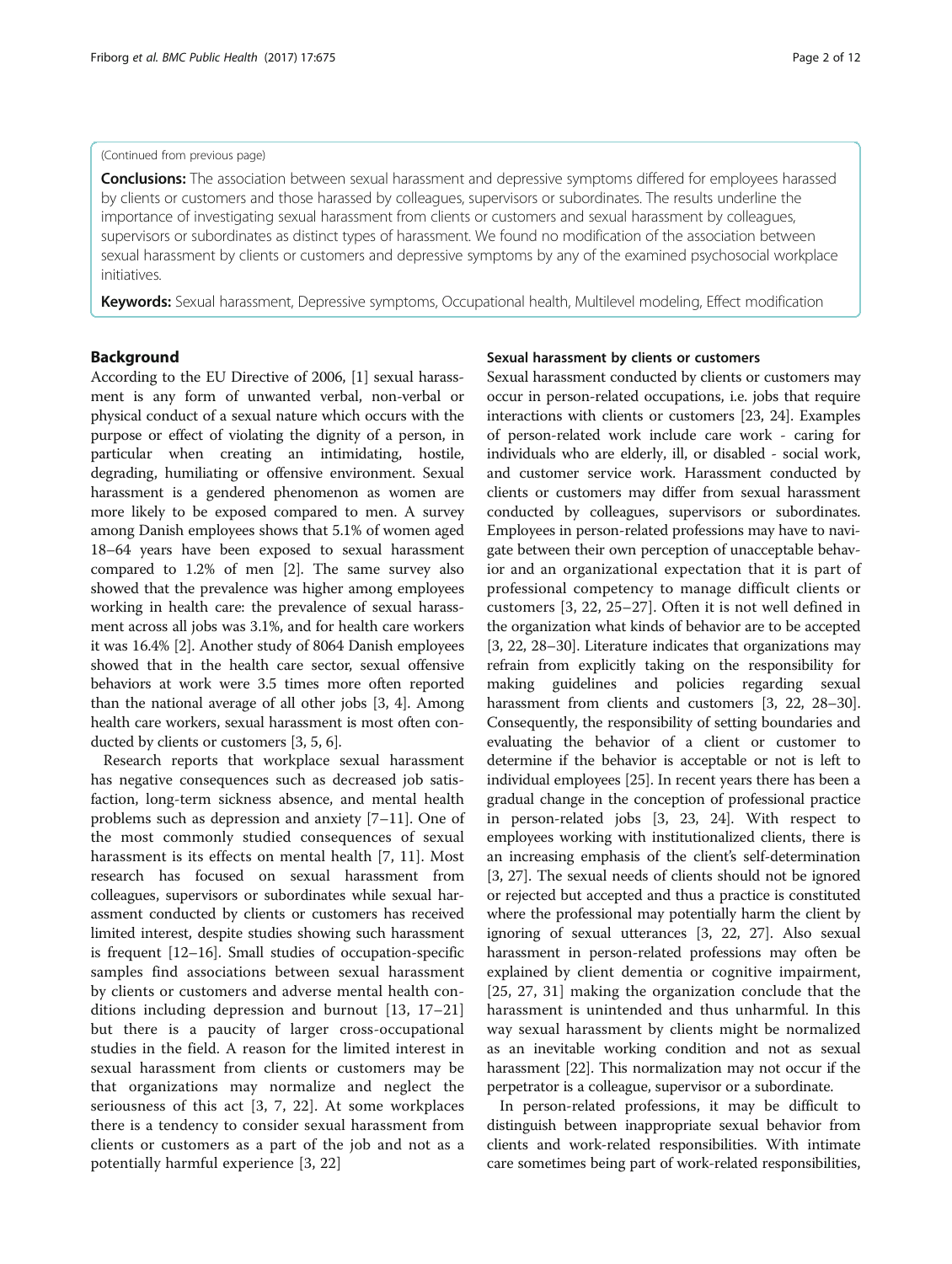employees are more likely to be confronted with aspects related to sexuality and sexual needs of the patients, e.g. if the patient gets an erection during bathing. It may, in many situations, be challenging to distinguish if a client's behavior is acceptable or not, for instance when patients are cognitively impaired and not able to understand the consequences of their actions. In eldercare, employees are also often alone with the client in his or her home making it difficult for the employee to set boundaries. Over time, the employee may perceive the responsibility of setting boundaries as something that strains his or her coping resources [\[13, 32](#page-10-0)]. Following stress theories this might result in negative mental health outcomes such as depressive symptoms and depression [\[32](#page-10-0)–[34](#page-10-0)]. Among employees working with customers similar tendencies as described above may apply [[19](#page-10-0), [35](#page-10-0)]. Employees working with customers have to navigate in an organizational climate, where customer's satisfaction is a main priority [\[16](#page-10-0), [19](#page-10-0), [36](#page-10-0), [37](#page-10-0)]. Thus, as with clients, sexual harassment might not be an organizational concern but a matter of employees setting boundaries and at the same time react on customers' needs [\[3, 16, 24](#page-10-0)].

Employees in person-related professions not only have to set boundaries. They also have to relate to the potential risk of recurrent incidences of sexual harassment. Sexual harassment is more often recurrent when conducted by clients or customers compared to sexual harassment by colleagues, supervisors or subordinates [[15, 38](#page-10-0)–[40](#page-11-0)]. Recurrent exposure can be explained by the specific nature of person-related work [\[38](#page-10-0)]. First, the same client or customer is likely to harass an employee more than once, if there is a continued contact between the employee and the client or customer, as is often the case at hospitals, psychiatric institutions, and in the elder care. Second, employees may experience sexual harassment from more than one client or customer during their career, if they stay in the same job were the risk of exposure is higher than for the general working population [[13, 15\]](#page-10-0).

The aims of this study are: First, to examine the cross-sectional association between exposure to sexual harassments by clients or customers and the level of depressive symptoms; Second, to examine if the association between sexual harassment and depressive symptoms is different when the perpetrator is a client or customer compared to a colleague, supervisor or subordinate; Third, to examine if different psychosocial workplace initiatives (activities to prevent sickness-absence, access to treatment, evaluation of the psychosocial work environment) may modify the association of sexual harassment by clients or customers with level of depressive symptoms in a large cross-occupational sample of 7603 employees from Denmark.

# **Methods**

## Study design and population

Data were derived from two sources: 1) The Work Environment and Health in Denmark cohort study (WEHD) and 2) the Work Environment Activities in Danish Workplaces Study (WEADW). WEHD is based on a random sample of employed individuals aged 18–64. The study is designed to document developments in work environment and health in the Danish working population, and contains comprehensive self-reported work environment data. Data are collected every second year from 2012 to 2020, using either postal or web-based questionnaires. The present analyses were based on data from 2012, where the overall response rate was 50.8%, and there were 7603 respondents from WEHD who were employed within 1041 organizations participating in WEADW. In the WEADW survey, organizational supervisors or employee representatives supplied information on the organizational work environment of the participating workplaces. The workplaces were selected to represent a range of occupational sectors, including building and construction, private service, knowledge work, care work and industrial work.

For WEADW, 2040 organizations were invited to participate and 1053 organizations responded (51.6%). A total of 8409 (53%) employees within these organizations replied to WEHD. Each participating organization could have up to four answers on WEADW as this questionnaire were sent to both organizational supervisors, employee representatives, work environment representatives and owners of the organization. For the present analyses only one answer per organization were included with the following prioritization: 1) owners, 2) organizational supervisors, 3) employee representatives, 4) work environment representatives, and 5) other. We chose this hierarchical order, as we assume owners and supervisors to have the most comprehensive knowledge of the respective organization. Five of the responding organizations had missing data on the psychosocial workplace initiatives and were thus excluded. By merging the two datasets, we identified 8366 employees from 1044 organizations. We excluded employees with missing data on any of the analyzed items (sexual harassment, the MDI, socioeconomic status and occupational group) ( $n = 763$ ). The final study population consisted of 7603 participants within 1041 organizations. Figure [1](#page-3-0) summarizes the selection of the study population.

# Measurements

# Workplace sexual harassment

Workplace sexual harassment was measured with the following item: "Have you been exposed to sexual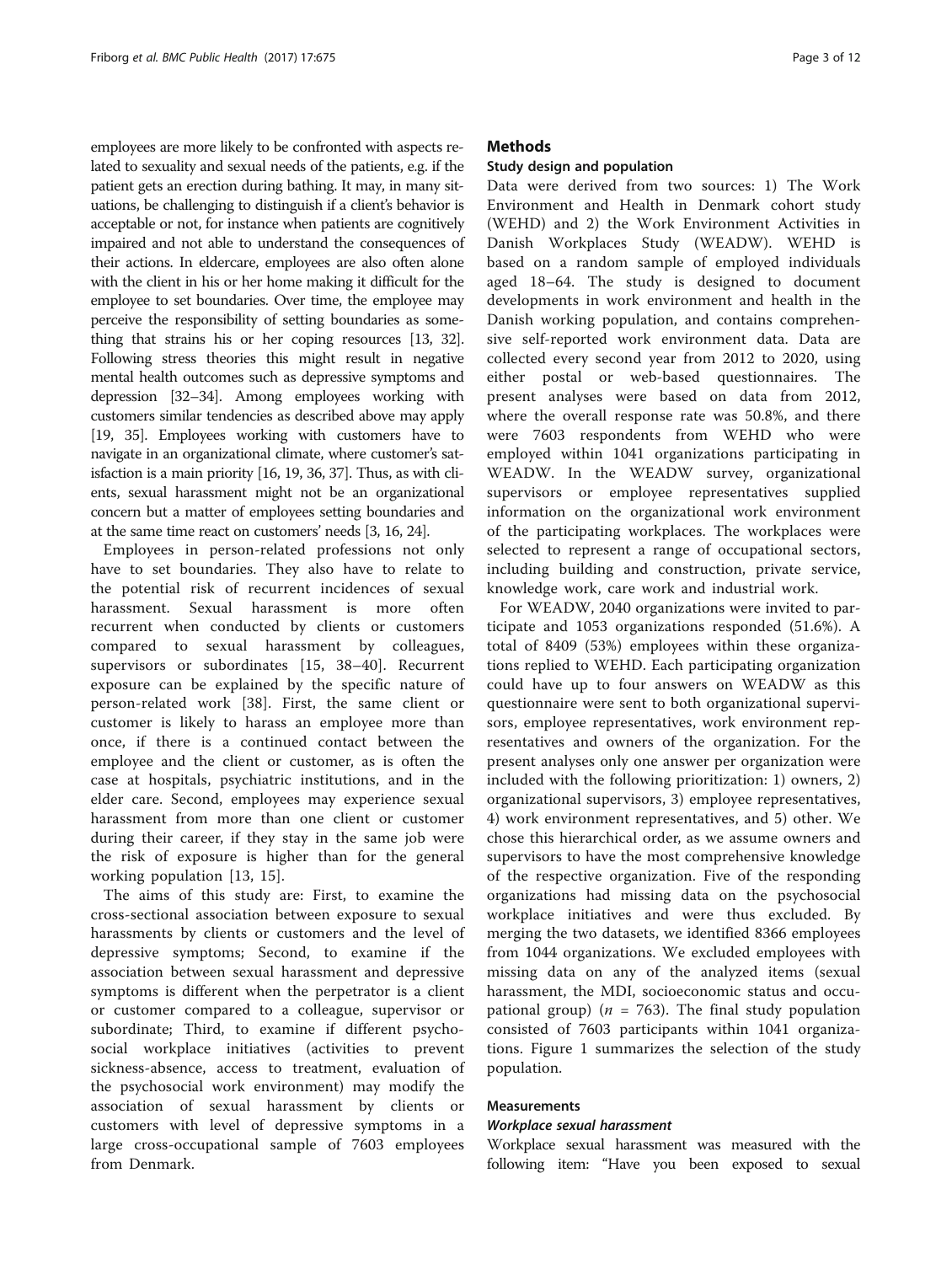<span id="page-3-0"></span>

harassment at your workplace during the last 12 months?" The response categories were "yes, daily", "yes, weekly", "yes, monthly", "yes, rarely" or "never". The item measured perceived exposure to sexual harassment and no definition of sexual harassment was given in the questionnaire. Participants responding "yes" were asked to report if the perpetrator was a "colleague", "supervisor", "subordinate" or "a subject not employed at the workplace of the respondent, e.g. clients or customers". Given the distribution of participants, with relatively few respondents being frequently exposed, we categorized exposure to workplace sexual harassment as "yes, from clients/customers" (exposed to sexual harassment and reporting client/customer as perpetrator), "yes, from others" (exposed to sexual harassment and reporting colleague, supervisor or subordinate as perpetrator), or "no" (not exposed to sexual harassment).

# Depressive symptoms

Depressive symptoms were assessed with the Major Depression Inventory (MDI) [\[41, 42\]](#page-11-0). The MDI includes 10 items (12 questions) that cover the ICD-10 (International Classification of Diseases 10th revision) and DSM-IV (Diagnostic and Statistical Manual of Mental Disorders fifth edition) symptoms of depression and major depression. The items are measured in frequency, using the past 2 weeks as the time frame [[41](#page-11-0), [42\]](#page-11-0). The questions and response categories are shown in Table 1. Responses were scored 0–5 and summed, yielding a scale from 0 to 50, with higher scores indicating a higher level of depressive symptoms. For a sensitivity analysis we dichotomized

Table 1 Items of the Major Depression Inventory

| Major Depression Inventory                                                                              |  |  |  |  |  |  |
|---------------------------------------------------------------------------------------------------------|--|--|--|--|--|--|
| How much of the time                                                                                    |  |  |  |  |  |  |
| 1. Have you felt low in spirits or sad?                                                                 |  |  |  |  |  |  |
| 2. Have you lost interest in your daily activities?                                                     |  |  |  |  |  |  |
| 3. Have you felt lacking in energy and strength?                                                        |  |  |  |  |  |  |
| 4. Have you felt less self-confident?                                                                   |  |  |  |  |  |  |
| 5. Have you had a bad conscience or feelings of quilt?                                                  |  |  |  |  |  |  |
| 6. Have you felt that life wasn't worth living?                                                         |  |  |  |  |  |  |
| 7. Have you had difficulty in concentrating, e.g. when reading the<br>newspaper or watching television? |  |  |  |  |  |  |
| 8. Have you felt very restless?                                                                         |  |  |  |  |  |  |
| 9. Have you felt subdued or slowed down?                                                                |  |  |  |  |  |  |
| 10. Have you had trouble sleeping at night?                                                             |  |  |  |  |  |  |

- 
- 11. Have you suffered from reduced appetite?
- 12. Have you suffered from increased appetite?

Response categories: "all the time", "most of the time", "slightly more than half the time", "slightly less than half the time", "some of the time", "at no time"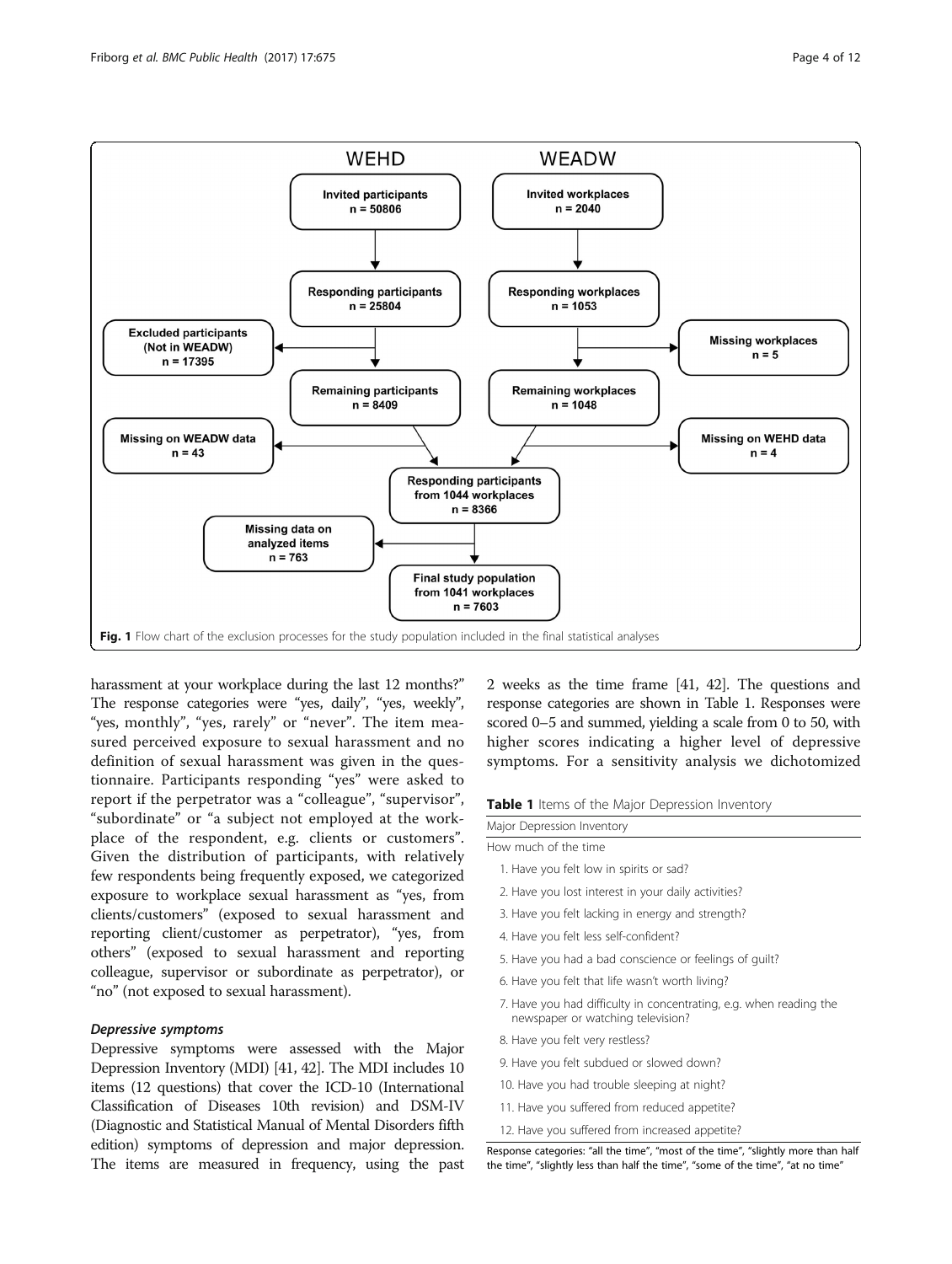the MDI scale score into probable depression or not by the cut-off ≥20 in accordance with previous studies indicating this as the most accurate cut-off score for probable depression [[43](#page-11-0), [44](#page-11-0)]. Bech and colleagues (2001) have validated the MDI as a measure of depression using SCAN (Schedules for Clinical Assessment in Neuropsychiatry) interviews [[41\]](#page-11-0).

# Psychosocial workplace initiatives

Psychosocial workplace initiatives were measured with three items: 1) "within the last year, has the organization implemented activities to prevent sickness-absence?" We dichotomized the response options into "yes" ("to a high degree"/"partly") and "no" ("to a low degree"/"no"/"do not know"). Organizations answering "not relevant" were excluded from this specific analysis. 2) "Within the last year, were employees offered health insurance to cover treatment by specialists (physiotherapist, psychologist or similar)?" This item had four response categories, which we combined into "yes" ("yes, offered during working hours"/"yes, offered outside of working hours") and "no" ("no"/"do not know"). 3) "Within the last three years, has the organization evaluated the psychosocial work environment?" The question had three response categories, which we dichotomized into "yes" ("yes") and "no" ("no"/"do not know"). We chose the abovementioned psychosocial workplace initiatives as we expected them to potentially be able to buffer any negative mental health consequences of sexual harassment. Access to treatment by a psychologist might for instance help employees cope with harassment. Thus the association between harassment and depressive symptoms might be weaker in workplaces that offer access to such treatment. This would be likely given data supporting effects of psychotherapy on depression [[45\]](#page-11-0). Also, organizations which evaluate their psychosocial working conditions might be more likely to uncover problems relating to sexual harassment and initiate interventions to prevent and manage this exposure. Furthermore, organizations implementing activities to prevent sickness absence might have implemented initiatives dealing with sexual harassment, if harassment was identified as a problem within the organization. If such initiatives to manage sexual harassment were successful, the effects of sexual harassment on employee mental health might be weakened in organizations with such interventions compared to organizations without such interventions.

# Statistical analyses

We analyzed data using Multilevel Modeling given the hierarchical structure of our data. In our dataset employees (level 1) are nested within organizations (level 2), resulting in two hierarchical levels. By using a mixed model with random intercepts across organizations, we accounted for correlated observations from participants being employed in the same organization [\[46](#page-11-0)–[48\]](#page-11-0). Allowing the parameter determining the association between sexual harassment and depressive symptoms to vary between organizations (random slope model) made only negligible changes in the results in all but one case (mentioned in results). Therefore we report results from a fixed slope model.

We first examined how depressive symptoms were associated with sexual harassment from clients or customers in an analysis comparing participants with this exposure to participants not exposed to sexual harassment. We excluded those harassed by colleagues, supervisors or subordinates. Subsequently, we examined the mean difference in depressive symptom level between participants exposed to harassment from colleagues, supervisors or subordinates compared to participants harassed by clients or customers. Finally, again comparing participants harassed by clients or customers to non-exposed participants and excluding participants harassed by colleagues, supervisors or subordinates, we tested whether the psychosocial workplace initiatives modified the association between sexual harassment from clients or customers and depressive symptoms. We tested for statistical interaction (departure from additivity) between each workplace initiative and exposure (sexual harassment from clients or customers) in their association with depressive symptoms by including an interaction term between the exposure and the respective workplace initiative. This analysis was conducted separately for each psychosocial workplace initiative. We adjusted all associations for potential confounding by sex, age, socioeconomic position and occupation, as these factors are related to depressive symptoms [\[49](#page-11-0)–[52](#page-11-0)] and workplace sexual harassment [[3, 8](#page-10-0), [38,](#page-10-0) [53\]](#page-11-0). All analyses used a level of statistical significance of  $P < 0.05$  and P-values were calculated using Restricted Maximum Likelihood estimation. Data were analyzed using SAS, version 9.4 (SAS Institute, Cary, NC).

# Potential confounders

We derived sex and age from the participants' civil registration number [[54](#page-11-0)], while information on occupation were derived from the job register. We classified respondent's occupation into five main groups: "Knowledge work" (e.g. working in public administration or education), "Private service" (e.g. working in supermarkets or restaurants), "Care work" (e.g. working in hospitals or residential care), "Industrial work" (e.g. working in manufacturing), or "Building and construction" (e.g. working in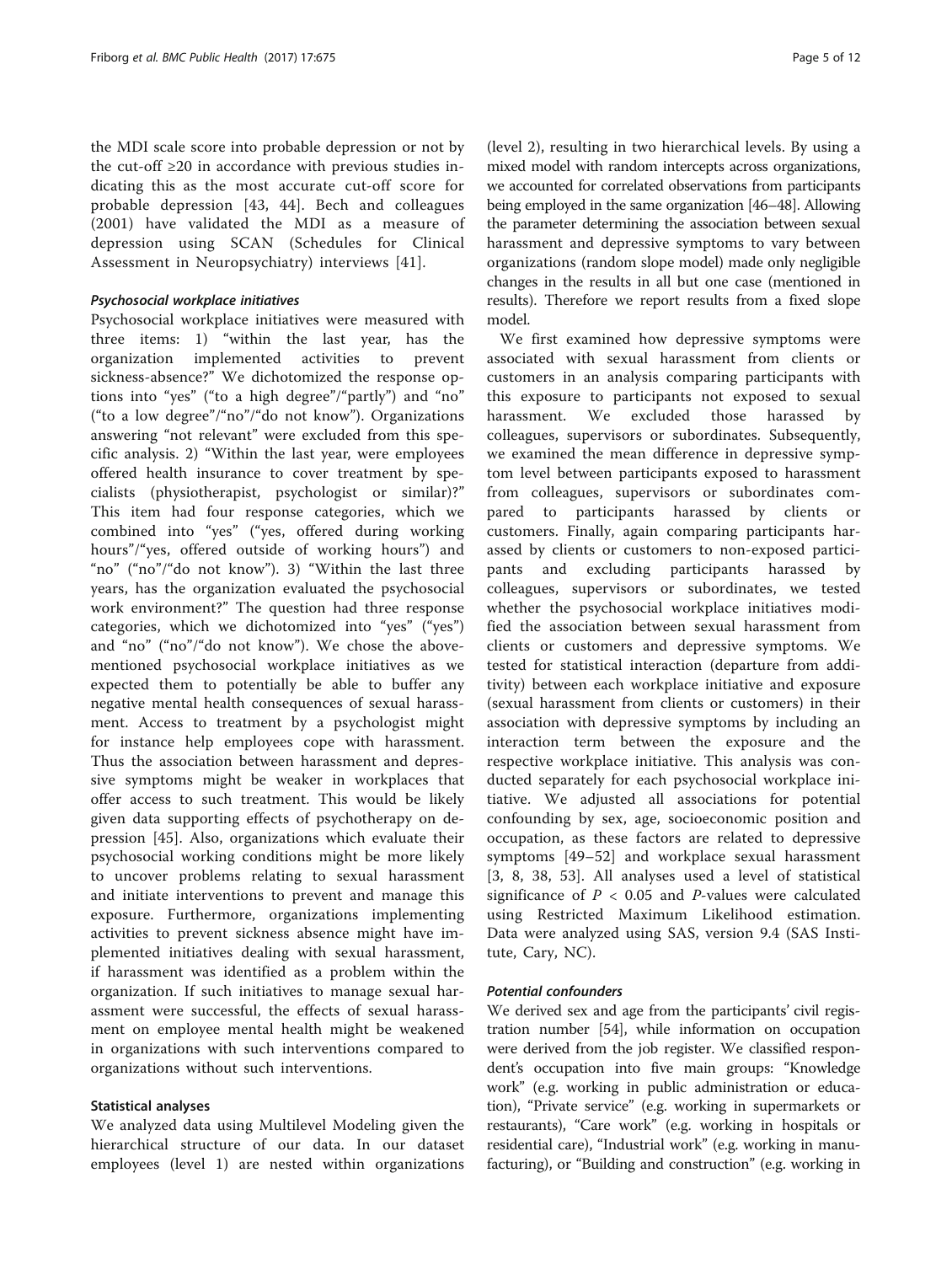bricklaying or civil engineering). The coding of subgroups is presented in Additional file [1:](#page-9-0) Appendix 1, and is based on the Danish version of EU's nomenclature (NACE, Statistical classification of economic activities in the European Community), which is a statistical classification of economic activities [\[55\]](#page-11-0). Socioeconomic status was determined from group of occupation following the Danish version of the International Standard Classification of Occupations approved in 2008 (ISCO-08) [\[56\]](#page-11-0). This classification organizes jobs on the basis of the skills needed to perform them [\[56\]](#page-11-0).

#### Sensitivity analyses

We conducted three sets of sensitivity analyses: First, we tested the examined associations for care workers only. This analysis was conducted because this article was written as part of a project focusing especially on sexual harassment conducted by clients, amongst care workers. Second, we tested whether the examined associations were different if the outcome was clinical depression instead of depressive symptoms. Third, we conducted a gender stratified analyses, because some previous analyses suggest that sexual harassment may have gender specific effects [[57\]](#page-11-0). Gender stratification was not part of the main analyses of the article, because of the low number of men exposed to sexual harassment in the sample, yielding a high level of statistical uncertainty in this part of the analyses.

### Results

### Descriptive analyses

Table [2](#page-6-0) presents the characteristics of the participants stratified by sexual harassment from clients/ customers and sexual harassment from colleagues/supervisors/subordinates. The participants had a mean age of 46 years and the largest occupational group was care work (28.8%), whereas 24.9% were employed in knowledge work, 17.9% in industrial work, 16.3% in private service, and 12.0% in building and construction. Slightly more women (54.1%) than men (45.9%) participated. Of the participants, 2.4% were exposed to sexual harassment by clients/customers. Women (4.1%) were more likely to be exposed than men (0.3%). In comparison, 1.0% was exposed from colleagues/ supervisors/subordinates, and this exposure was reported by 1.2% of the women, but only 0.9% of male respondents. Participants employed in care work were more often exposed to sexual harassment from clients/customers (6.9%) than participants employed in private service (1.0%), knowledge work (0.7%), building and construction (0.2%), and industrial work (0.0%). Older employees were generally less like than younger employees to be exposed from clients/customers. Among the participants in private service,

1.8% was exposed to harassment from colleagues/supervisors/subordinates, whereas this percentage was 1.1% in industrial work, 1.1% in building and construction, 0.8% in knowledge work and only 0.7% in care work.

# Association of sexual harassment and depressive symptoms

Table [3](#page-7-0) shows estimated differences and the P-value of the multilevel regression analyses. Both types of exposure to sexual harassment were associated with an increased level of depressive symptoms. Compared to employees not exposed to sexual harassment, the mean level of depressive symptoms was 2.05 (95% CI: 0.98–3.12) ( $p = 0.0002$ ) points higher for employees harassed by clients/customers. Employees harassed by a supervisor/colleague/subordinate had a further elevated mean level of 2.45 (95% CI: 0.57–4.34)  $(p = 0.011)$  points. Applying a random slopes model instead, yielded slightly different results, estimating this mean difference to be 2.70 (95% CI: 0.45–4.95).

# Effect modification by psychosocial workplace initiatives

Regarding the psychosocial workplace initiatives as potential modifiers of associations, we found no statistically significant interactions of harassment from clients/customers with any of the examined psychosocial workplace initiatives (all  $p > 0.05$ ). There were also no statistically significant main effects of the examined psychosocial workplace initiatives on the level of depressive symptoms amongst employees (all  $p > 0.05$ , data available on request).

# Sensitivity analyses

In sensitivity analysis 1, we restricted our sample to care workers and found a mean level of depressive symptoms that was 2.05 (95% CI: 0.83–3.27) ( $p = 0.001$ ) points higher for employees exposed to sexual harassment from clients or customers compared to non-exposed employees. In this analysis, however, there was no statistically significant difference in symptom level between participants harassed by supervisors/colleagues/subordinates compared to participants harassed by clients/customers (mean difference − 1.03(−3.14; 1.08)).

By changing the outcome to clinical depression (sensitivity analysis 2) we found no statistically increased risk (OR = 1.19 (95% CI: 0.72–1.97)  $(p = 0.50)$  of clinical depression among those harassed by clients/customers compared to non-exposed. For participants harassed by supervisors/colleagues/subordinates we observed a statistically significantly increased risk with an odds ratio of 3.30(1.62–6.73),  $p = 0.001$ .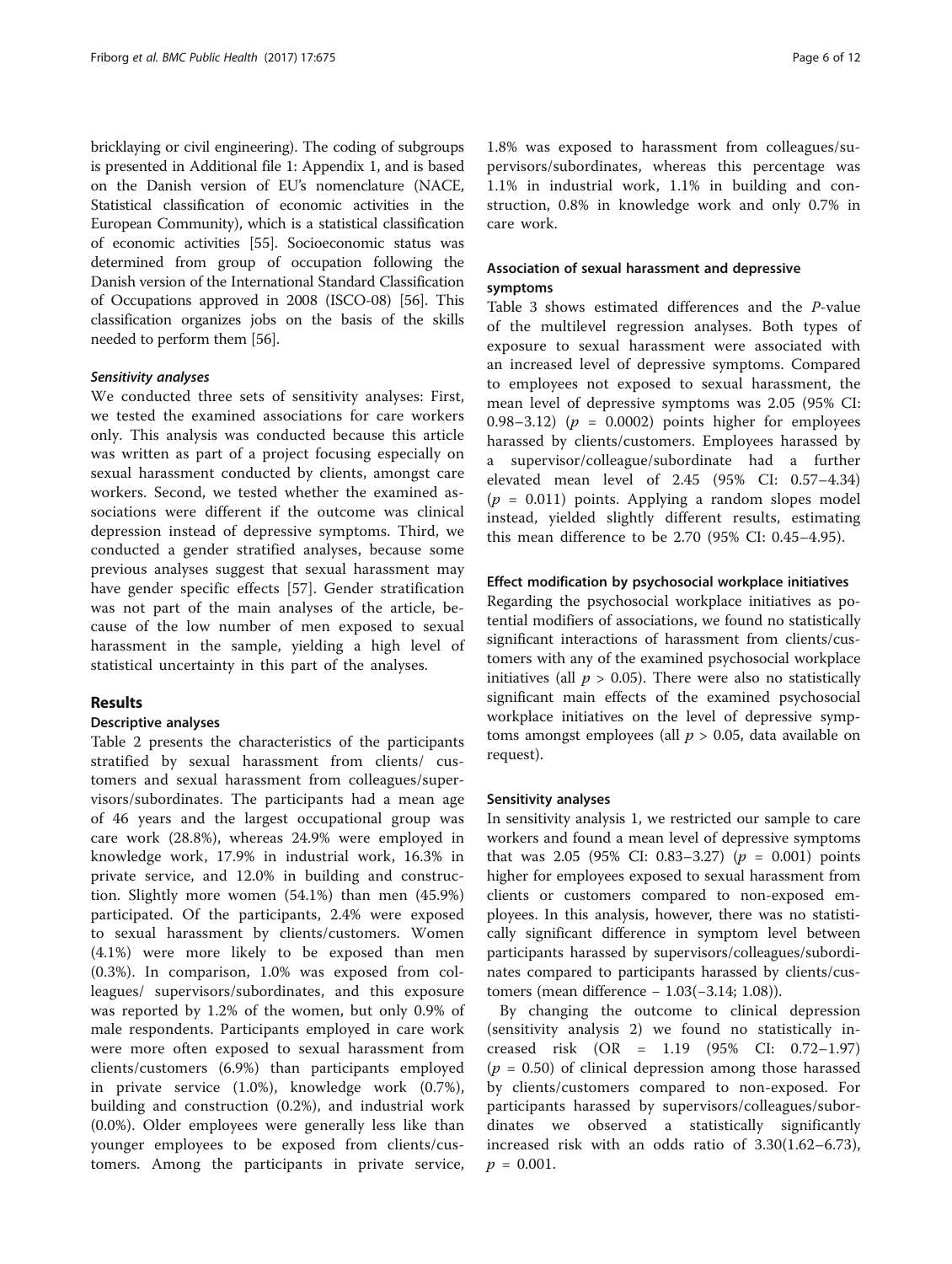# <span id="page-6-0"></span>Table 2 Baseline characteristics for the study population

|                                                                                                                    | Total |                 | Sexual harassment<br>from clients/customers |       | Sexual harassment from<br>colleagues/supervisors/<br>subordinates |       | Not exposed |        |
|--------------------------------------------------------------------------------------------------------------------|-------|-----------------|---------------------------------------------|-------|-------------------------------------------------------------------|-------|-------------|--------|
|                                                                                                                    | N(%)  |                 | N(%)                                        |       | N(%)                                                              |       |             | N(%)   |
| Total                                                                                                              |       | 7603 (100)      | 180                                         | (2.4) | 79                                                                | (1.0) | 7344        | (96.6) |
| Sex                                                                                                                |       |                 |                                             |       |                                                                   |       |             |        |
| Men                                                                                                                |       | 3487 (45.9) 11  |                                             | (0.3) | 31                                                                | (0.9) | 3445        | (98.8) |
| Women                                                                                                              |       | 4116 (54.1) 169 |                                             | (4.1) | 48                                                                | (1.2) | 3899        | (94.7) |
| Age(Mean = $46.0, SD = 10.9$ )                                                                                     |       |                 |                                             |       |                                                                   |       |             |        |
| $18 - 29$                                                                                                          | 689   | (9.1)           | 28                                          | (4.1) | 22                                                                | (3.2) | 639         | (92.7) |
| $30 - 39$                                                                                                          |       | 1352 (17.8) 29  |                                             | (2.1) | 19                                                                | (1.4) | 1304        | (96.4) |
| $40 - 49$                                                                                                          | 2309  | $(30.4)$ 56     |                                             | (2.4) | 20                                                                | (0.9) | 2233        | (96.7) |
| $50+$                                                                                                              |       | 3253 (42.8) 67  |                                             | (2.1) | 18                                                                | (0.6) | 3168        | (97.4) |
| Occupation                                                                                                         |       |                 |                                             |       |                                                                   |       |             |        |
| Care work                                                                                                          |       | 2191 (28.8) 152 |                                             | (6.9) | 16                                                                | (0.7) | 2023        | (92.3) |
| Knowledge work                                                                                                     | 1895  | $(24.9)$ 13     |                                             | (0.7) | 16                                                                | (0.8) | 1866        | (98.5) |
| Industrial work                                                                                                    | 1364  | $(17.9) \leq 3$ |                                             |       | 15                                                                | (1.1) | 1349        | (98.9) |
| Private service                                                                                                    | 1242  | $(16.3)$ 13     |                                             | (1.0) | 22                                                                | (1.8) | 1207        | (97.2) |
| Building and construction                                                                                          | 911   | $(12.0) \leq 3$ |                                             |       | 10                                                                | (1.1) | 899         | (98.7) |
| Socioeconomic status                                                                                               |       |                 |                                             |       |                                                                   |       |             |        |
| Senior manager in concerns, organizations and the public sector                                                    | 342   | (4.5)           | $\overline{4}$                              | (1.2) | $\leq$ 3                                                          |       | 336         | (98.2) |
| Employee in an occupation acquiring skills on the highest level                                                    | 2393  | $(31.5)$ 42     |                                             | (1.8) | 18                                                                | (0.8) | 2333        | (97.5) |
| Employee in an occupation acquiring skills on an intermediate level                                                | 885   | $(11.6) \leq 3$ |                                             |       | 12                                                                | (1.4) | 876         | (98.6) |
| Employee in an occupation acquiring skills on ground level                                                         | 3130  | $(41.2)$ 129    |                                             | (4.1) | 34                                                                | (1.1) | 2967        | (94.8) |
| Other employees                                                                                                    | 853   | (11.2) 5        |                                             | (0.6) | 13                                                                | (1.5) | 835         | (97.9) |
| Has the organization implemented activities to prevent sickness-absence?                                           |       |                 |                                             |       |                                                                   |       |             |        |
| Yes (to a high degree/partly)                                                                                      | 6246  | (82.2)          | 159                                         | (2.5) | 65                                                                | (1.0) | 6022        | (96.4) |
| No (to a low degree/ no/do not know)                                                                               | 1228  | $(16.2)$ 19     |                                             | (1.5) | 14                                                                | (1.1) | 1195        | (97.3) |
| Not relevant                                                                                                       | 129   | (1.7)           | $\leq$ 3                                    |       | $\leq 3$                                                          |       | 127         | (98.4) |
| Were employees offered health insurance to cover treatment by specialists (physiotherapy, psychologist or similar? |       |                 |                                             |       |                                                                   |       |             |        |
| Yes (yes, offered during working hours/yes, offered outside<br>of working hours)                                   |       | 5527 (72.7) 129 |                                             | (2.3) | 55                                                                | (1.0) | 5343        | (96.7) |
| No (no/do not know)                                                                                                |       | 2076 (27.3) 51  |                                             | (2.5) | 24                                                                | (1.4) | 2001        | (96.4) |
| Has the organization evaluated the psychosocial work environment?                                                  |       |                 |                                             |       |                                                                   |       |             |        |
| Yes (yes)                                                                                                          | 5857  | $(77.0)$ 157    |                                             | (2.7) | 65                                                                | (1.1) | 5635        | (96.2) |
| No (no/do not know)                                                                                                | 1746  | $(23.0)$ 23     |                                             | (1.3) | 14                                                                | (0.8) | 1709        | (97.9) |

≤ 3. Due to restrictions regarding potential person-identifiability of data, counts of less than 3 participants cannot be reported

When conducting the analyses separately for men and women, results were largely similar to those from the main analysis. The mean difference in depressive symptoms associated with harassment from clients/customers compared to non-exposed participants was 1.36 points (−2.56–5.28) for men and 2.17 (1.00–3.34) for women. The mean difference in depressive symptoms associated with harassment from supervisors/colleagues/subordinates compared to participants harassed by clients/

customers was 4.64 points (0.06–9.21) for men and 1.35 (−1.05–3.75) for women.

We found no statistically significant interactions with the examined psychosocial workplace initiatives in any of the sensitivity analyses.

# **Discussion**

We found that exposure to workplace sexual harassment was associated with a higher level of depressive symptoms compared to employees not exposed to sexual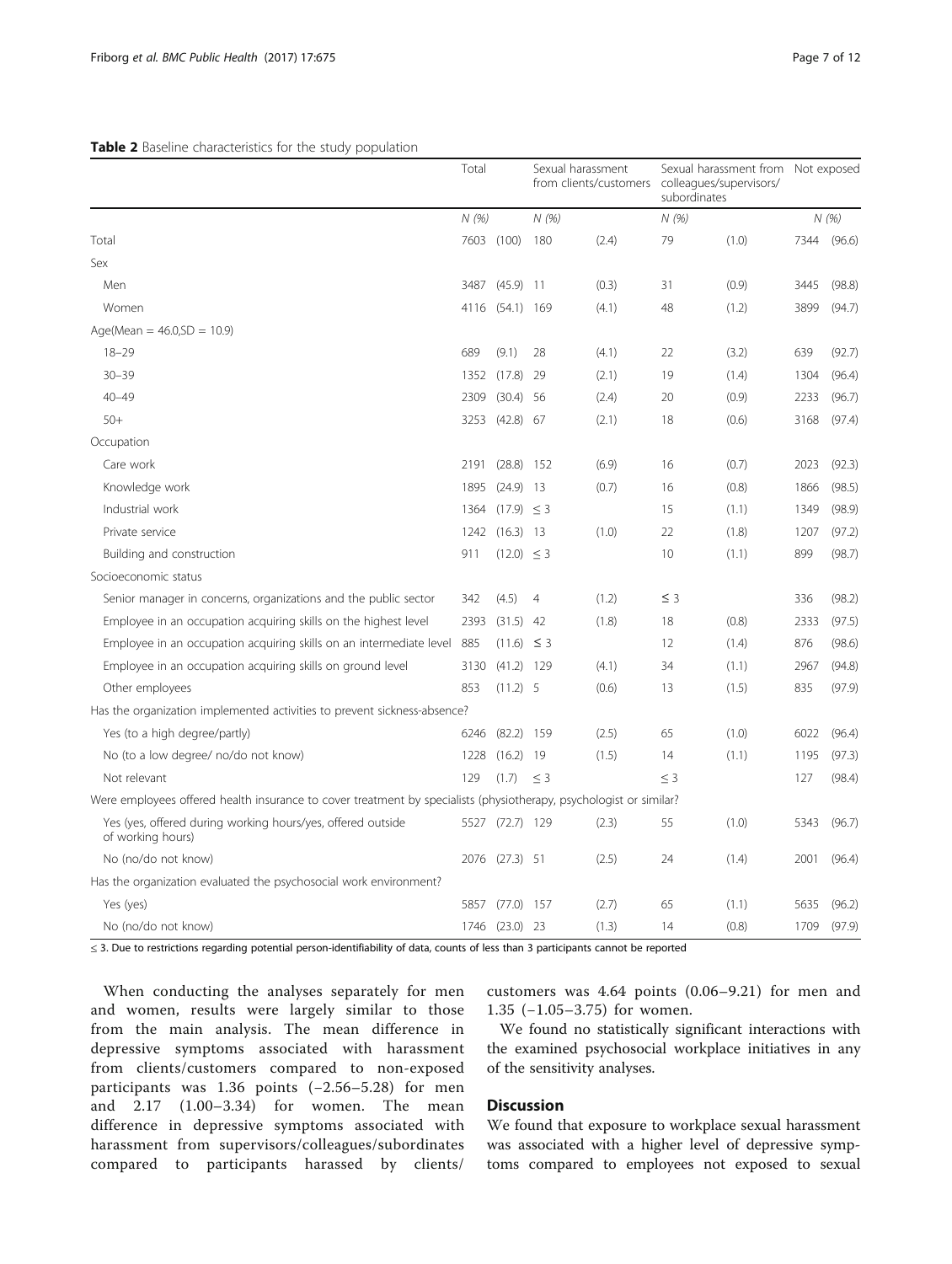<span id="page-7-0"></span>

| Sexual harassment                                                                                |           |  |  |  |  |  |  |  |
|--------------------------------------------------------------------------------------------------|-----------|--|--|--|--|--|--|--|
| Estimated mean difference                                                                        | $P$ value |  |  |  |  |  |  |  |
|                                                                                                  |           |  |  |  |  |  |  |  |
| 2.05 (95% CI: 0.98-3.12)                                                                         | .0002     |  |  |  |  |  |  |  |
| 2.45 (95% CI: 0.57-4.34)                                                                         | 0.011     |  |  |  |  |  |  |  |
|                                                                                                  |           |  |  |  |  |  |  |  |
| Estimated modification of association                                                            |           |  |  |  |  |  |  |  |
| $0.31$ (95% CI: $-3.09:3.71$ )                                                                   | 0.86      |  |  |  |  |  |  |  |
| $-0.52$ (95% CI: $-2.85;1.81$ )                                                                  | 0.66      |  |  |  |  |  |  |  |
| $-0.83$ (95% CI: $-3.95;2.29$ )                                                                  | 0.60      |  |  |  |  |  |  |  |
| Has the organization implemented preventive activities to avoid sickness-absence? ( $N = 7395$ ) |           |  |  |  |  |  |  |  |

All estimates are adjusted for gender, age, socioeconomic position and occupation

harassment. We also saw a tendency towards a stronger association between sexual harassment and depressive symptoms, when the harassment was conducted by supervisors, colleagues or subordinates compared to clients or customers. This difference, however, was not robust when limiting the sample to participants working in carework. We found no modification of the association between sexual harassment from clients or customers and depressive symptoms by any of the examined psychosocial workplace initiatives.

# Sexual harassment from clients or customers and depressive symptoms

Our finding of an association between workplace sexual harassment from clients or customers and depressive symptoms is in line with occupation specific studies indicating a relationship between sexual harassment from clients or customers and various negative outcomes such as decreased work ability, headache, self-reported stress, and alcohol use [[13, 18, 19,](#page-10-0) [58](#page-11-0)–[60](#page-11-0)]. However, two recent Danish studies [[40](#page-11-0), [57](#page-11-0)] found no statistically significant association with long-term sickness absence. It is possible that sexual harassment from clients may be more related to "softer" indicators of well-being and less severe mental health problems than to more severe indicators such as long-term sickness absence or clinical mental disorders. For employees to stay in personrelated professions, they may feel compelled to cope with sexual harassment. Therefore, employees who are able to remain in person-related professions may be less sensitive to exposure to sexual harassment from clients or customers, compared to other employees (healthy worker selection).

Our findings nonetheless underline the importance of identifying methods to prevent both the occurrence of sexual harassment from clients or customers and the development of depressive symptoms following sexual harassment in person-related professions. This is the case as sexual harassment from clients or customers was

associated with a higher mean level of depressive symptoms compared to no exposure, although this difference was smaller than that for exposure from colleagues, supervisors or subordinates. Not only are depressive symptoms associated with reduced general well-being limiting social interactions and work ability, employees experiencing depressive symptoms can also be at substantial risk of developing clinically significant mental health conditions such as depression and anxiety [\[61](#page-11-0)–[63](#page-11-0)].

# Sexual harassment from colleagues, supervisors or subordinates and depressive symptoms

We found a tendency that employees harassed by colleagues, supervisors or subordinates had a higher mean level of depressive symptoms compared to employees harassed by clients or customers. This result suggests that it may be important to investigate sexual harassment from clients or customers and sexual harassment by colleagues, supervisors or subordinates as two distinct types of harassment. Several factors may be hypothesized to explain the difference in depressive symptoms associated with these two different forms of harassment.

It may be more difficult for employees to react on and report sexual harassment when conducted by a colleague, supervisor or subordinate. Employees harassed by a colleague, supervisor or subordinate may fear job loss, retribution and that the harasser will not receive any penalty [[10\]](#page-10-0). This notion is in line with research showing that only between 5 and 30% of targets to sexual harassment in general file formal complaints, and that employees harassed by a supervisor are less likely to report the conduct [[10](#page-10-0), [64](#page-11-0)]. Contrary, in person-related professions it is often recognized that sexual harassment can occur and it may be perceived as a part of the job to manage such situations [\[3, 5, 16,](#page-10-0) [65\]](#page-11-0). It is also possible that harassment from colleagues, supervisors or subordinates may have had a longer duration compared to harassment from clients. We could not include information on duration in the present study, but it is certainly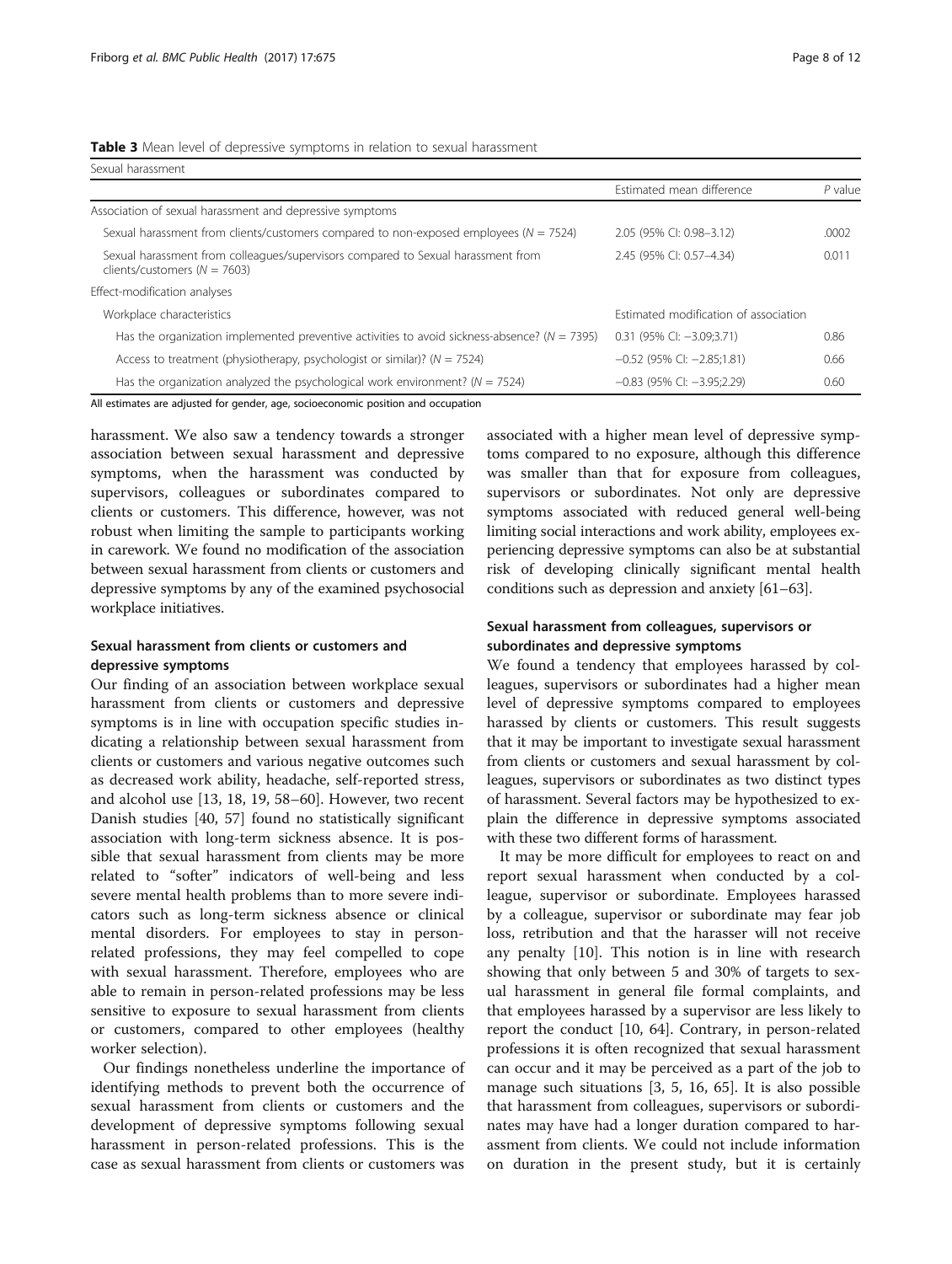plausible that longer exposure to harassment has more detrimental mental health effects compared to more brief exposure, all else being equal. In addition, when sexual harassment is conducted by a supervisor, a powerperspective must be acknowledged. It is possible that the effects of sexual harassment are more severe in the context of power imbalance. Sexual harassment by supervisors can also reflect sexual coercion, where the supervisor offers bonuses, pay increases, and promotion in return for sexual attention [\[10,](#page-10-0) [66, 67\]](#page-11-0). Further, sexual harassment by a colleague, supervisor or subordinate can be indicative of a poor work environment to a higher extent than sexual harassment by clients or customers. Research suggest that a poor organizational climate (e.g. a climate that tolerates sexual harassment) is an antecedent to sexual harassment and a direct contributor to mental health problems beyond the experience of sexual harassment [\[10](#page-10-0), [67](#page-11-0)–[71](#page-11-0)]. Also, studies report that perceptions of organizational procedures for dealing with sexual harassment are related to mental health problems [\[6,](#page-10-0) [69](#page-11-0)]. Finally, as stated above, sexual harassment by clients or customers is often normalized as an inevitable working condition [\[3](#page-10-0), [5, 16,](#page-10-0) [65](#page-11-0)]. For employees to stay in person-related professions they may feel they have to accept sexual harassment as a part of professional practice. Therefore, a healthy worker selection may be involved, and the employees who are able to remain in person-related professions may be less sensitive to exposure to sexual harassment from clients or customers, compared to other employees. It should be noted, that given the high correlation between job type and exposure from clients or customers versus colleagues, supervisors or subordinates, the results may reflect underlying differences in consequences of sexual harassment within job types, rather than difference associated with the source of harassment. This could not be separated in detail in the present study. Further research looking into the possible differential effects of sexual harassment depending on the source of exposure, seems warranted.

# Psychosocial workplace initiatives

We found no modification of the association between sexual harassment from clients or customers and depressive symptoms by any of the examined psychosocial workplace initiatives. Temporal factors might influence these results. The time frame for the investigated psychosocial workplace initiatives is up to three years as the participating organizations were asked about the implementation of workplace initiatives within the last three years. Consequently, for some participants there can be a considerable time lapse between the implementation of a workplace initiative and the development of depressive symptoms. It is possible that only recent initiatives influence the relation between sexual harassment by clients or

customers and depressive symptoms. Also, the investigated psychosocial workplace initiatives were reported by owners, organizational supervisors, employee representatives or work environment representatives making it a possibility that our result are affected by information bias (supervisors over-reporting the implementation of psychosocial workplace initiatives). Further, the potentially modifying psychosocial workplace initiatives examined in this study were relatively broad and non-specific, as we were limited to data collected in the WEADW. Thus our results do not preclude that more specific workplace initiatives targeted sexual harassment may be effective in preventing the occurrence and consequences of sexual harassment by clients or customers (an issue that we are investigating qualitatively as a separate element of a research project of which the present study is part [[72\]](#page-11-0)). Workplace initiatives targeted sexual harassment could for instance establish common guidelines and policies and thus provide employees with criteria for acceptable and non-acceptable behavior. In line with this notion, organizational procedures and climate is found to be the strongest predictor of sexual harassment [\[11](#page-10-0)]. Another initiative that can possibly prevent negative consequences following sexual harassment by clients or customers is to make social support from colleagues and supervisors, in cases of sexual harassment, a common and accepted practice [\[7](#page-10-0), [11](#page-10-0), [67](#page-11-0)]. Additionally, as sexual harassment from clients and customers can be a working condition [[3, 22](#page-10-0)], educating employees in avoiding and handling risk situations might be relevant. One study indicates that confidence in responding to sexual harassment can be considered as a resource that prevents development of negative mental health consequences [\[13](#page-10-0)].

### Strengths and limitations

This is the first study to demonstrate an association between sexual harassment by clients or customers and depressive symptoms in a large cross-occupational sample of employees. Additionally, this study is the first to compare the mental health consequences of sexual harassment depending on the source of exposure. Given the demographic characteristics of this sample (7603 participants from 1041 organizations) the generalizability across the Danish workforce is high. Further, the strengths of this study is the measurement of several important psychosocial workplace initiatives using WEADW, the application of a wellvalidated rating scale to measure depressive symptoms, and the usage of multilevel data including answers from both employees and organizational supervisors (representatives for the involved organizations). By applying multilevel modelling, the dependence of employees within an organization is considered [\[46](#page-11-0)–[48\]](#page-11-0).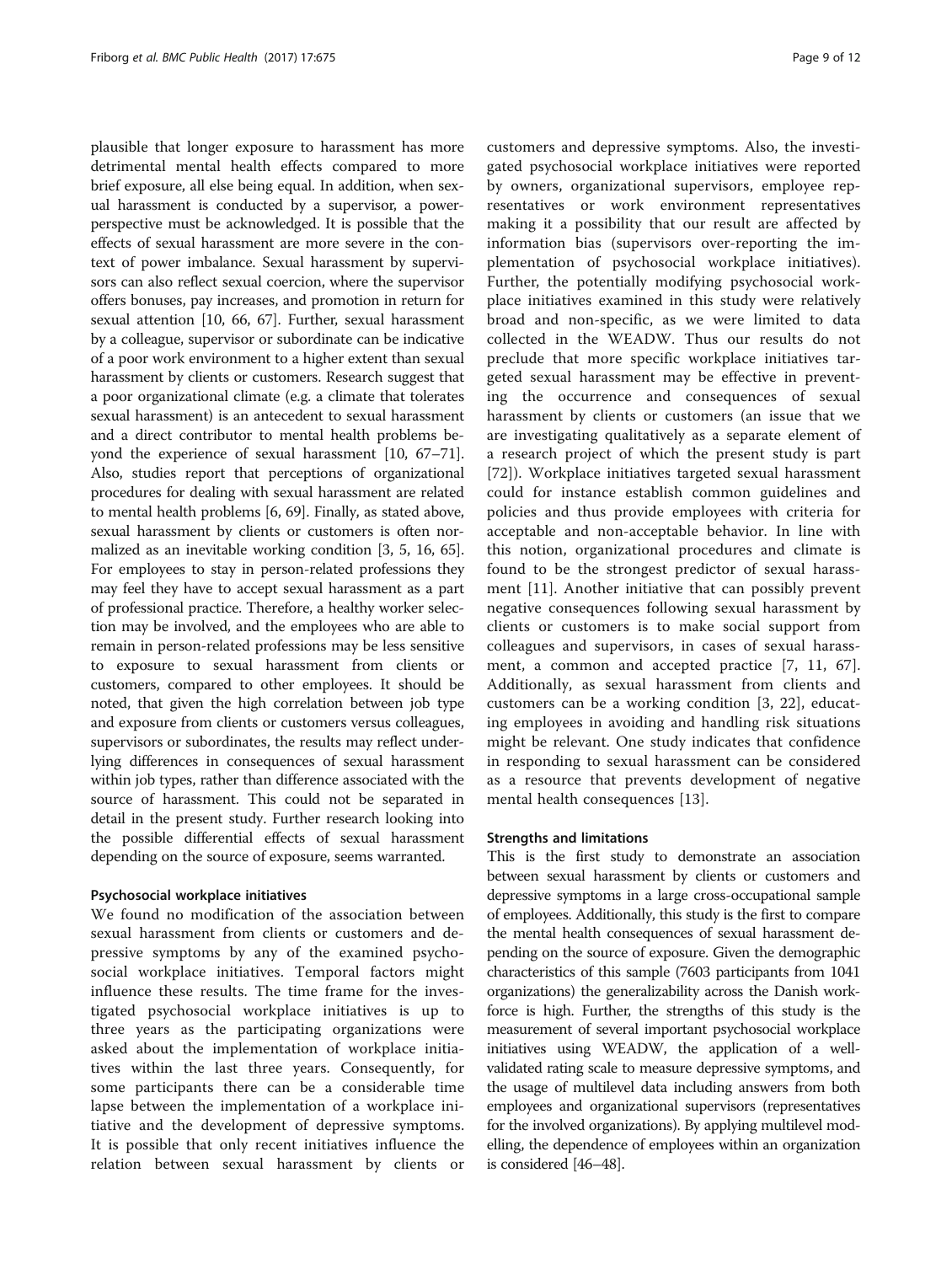<span id="page-9-0"></span>Some limitations of the study must be noted. First, the cross-sectional design means that temporality cannot be established and consequently we cannot preclude reverse causality. There is a possibility that depressive symptoms can increase the risk of experiencing sexual harassment at work – potentially because subjects with depressive symptoms tend to perceive the environment more negatively than individuals without depressive symptoms [[73](#page-11-0), [74\]](#page-11-0). Consequently, the possibility of reverse causality has to be taken into account when interpreting the results. Second, we used self-reported data, and such data are vulnerable to subjective factors and outcome expectations [\[75\]](#page-11-0). Also we relied on participant's ability to recall episodes of sexual harassment during a 12-month period. Asking participants about sexual harassment experienced within a shorter period may have minimized recall bias [\[76](#page-11-0)] but might have underestimated the prevalence of sexual harassment. Third, the exposure to sexual harassment was measured using a single item measurement and there is a possibility that participants may under- or over-report the occurrence of sexual harassment. Studies show that healthcare workers tend to under-report violent incidents at work because they interpret such incidents as a part of their job [[5](#page-10-0), [13](#page-10-0), [77](#page-11-0)].Single item measurements, on the other hand, have been argued to result in over-reporting compared to using specific questionnaires asking about a range of sexually harassing behaviours [\[78](#page-11-0)]. In any case, it is important to keep in mind, that the exposure in the present study was behaviors that were perceived and labelled by the respondents as sexual harassment, irrespective of the specific nature of this behavior. Fourth, although we adjusted for several confounders, we lacked information on other confounders that may be associated with depressive symptoms such as history of psychological illness or traumatic life events [[59](#page-11-0)–[61, 76](#page-11-0)]. Fifth, there was substantial non-response amongst both invited participants and workplaces. There is a possibility that this nonresponse might be selective, This may reduce the generalizability of our findings, in particular to groups less likely to respond, such as young men with shorter education [[79](#page-11-0), [80](#page-11-0)], or workplaces with a poorer psychosocial work climate. Sixth, although we analyzed data from a large cross-occupational sample of Danish employees, the number of exposed individuals was relatively low, increasing the statistical uncertainty of the reported estimates. In particular, the sample included a low number of men exposed to sexual harassment. Whilst this likely reflects a lower prevalence of sexual harassment amongst men than amongst women, it should be noted that the reported main associations are largely driven by the association in women. Though we found no strong indications of different associations in men when separating men and women in a sensitivity analysis, there was a large

statistical uncertainty of the estimate for men due to the low number of exposed men included.

# Conclusions

This study found that workplace sexual harassment from clients or customers were associated with employee depressive symptoms. The results underline the importance of identifying methods to prevent sexual harassment from clients or customers and to prevent the development of depressive symptoms following this type of harassment. We found no modification of the association by any of the examined psychosocial workplace initiatives. Further research is needed to identify psychosocial workplace initiatives that may prevent depressive symptoms in employees exposed to workplace sexual harassment by clients or customers. Whether specific workplace initiatives targeting sexual harassment are more effective than general psychosocial organizational changes needs to be examined. Additionally, the results suggested that the association between sexual harassment and depressive symptoms differed for employees harassed by clients or customers compared to those harassed by colleagues, supervisors or subordinates. This result underlines the need to investigate sexual harassment from clients or customers and sexual harassment by colleagues, supervisors or subordinates as two distinct types of harassment.

# Additional file

[Additional file 1:](dx.doi.org/10.1186/s12889-017-4669-x) Appendix 1. Coding of occupational group. (DOCX 13 kb)

#### Abbreviations

CI: Confidence interval; DB07: Dansk Branchekode 2007; DSM-IV: Diagnostic and Statistical Manual of Mental Disorders fifth edition; ICD-10: International Classification of Diseases 10th revision; ISCO-08: International Standard Classification of Occupations approved in 2008; MDI: Major Depression Inventory; N: number; NACE: Statistical classification of economic activities in the European Community; OR: Odds ratio; SAS: Statistical Analysis System; SCAN: Schedules for Clinical Assessment in Neuropsychiatry; WEADW: Work Environment Activities in Danish Workplaces Study; WEHD: Work Environment and Health in Denmark cohort study

#### Acknowledgements

The authors would like to thank The National Research Centre for the Working Environment and COWI A/S for providing organizational support for the study.

#### Funding

The study was supported by the Danish Working Environment Research Fund (grant no. 37–2014-09). The funding source had no involvement in the study design, the data collection, the analysis, the interpretation of data, the writing of the paper, or the decision to submit the paper for publication.

### Availability of data and materials

The datasets analyzed during the current study are not publicly available. The authors of this study were permitted to access the data through The National Research Centre for the Working Environment and Statistics Denmark. The authors are not permitted to share the dataset, but access may be obtained through collaboration with The National Research Centre for the Working Environment.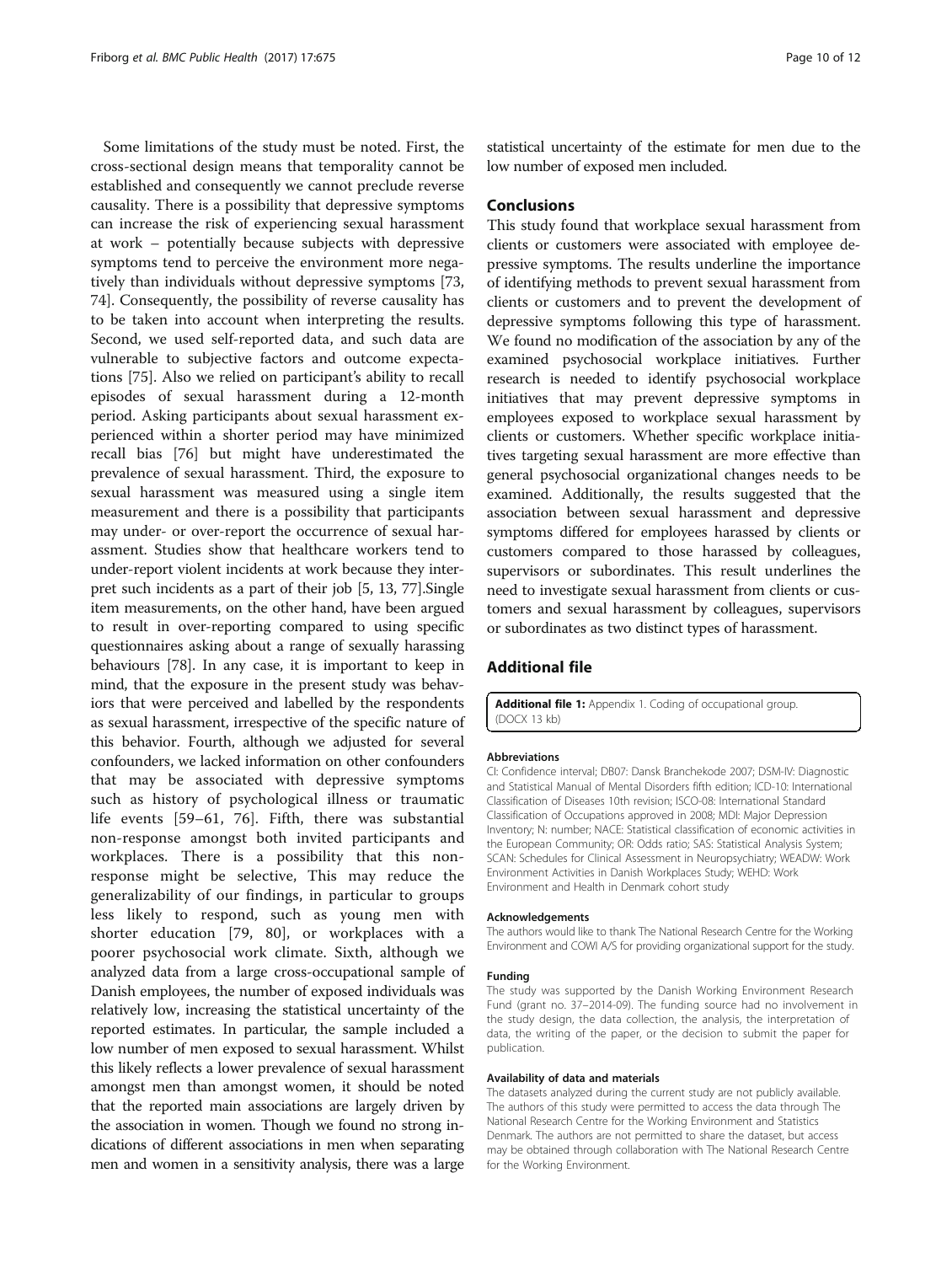## <span id="page-10-0"></span>Authors' contributions

MKF, IEHM, PTA, APF, SK, MDN and RR conceptualized and designed the study. JVH and MKF performed the statistical analyses. MKF drafted the manuscript and all authors were involved in the interpretation of data, critically revising the manuscript and approving the final version. All authors read and approved the final manuscript.

### Ethics approval and consent to participate

WEHD and WEADW were conducted following the Helsinki declaration. All participants were informed about the purpose of the study, and consented by filling in and returning the questionnaire. WEHD and WEADW have been notified to and registered by the Danish Data Protection Agency, journal number 2007–54-0059. Approval from the Danish National Committee on Biomedical Research Ethics is not required for Danish questionnaire- and register-based studies [\[81](#page-11-0)]. All data were de-identified and analyzed anonymously. The authors of this study were permitted to access the data through The National Research Centre for the Working Environment and Statistics Denmark.

#### Consent for publication

Not applicable.

### Competing interests

We declare that we have no competing interests.

# Publisher's Note

Springer Nature remains neutral with regard to jurisdictional claims in published maps and institutional affiliations.

#### Author details

<sup>1</sup>National Research Centre for the Working Environment, Lerso Parkalle 105, DK-2100 Copenhagen, Denmark. <sup>2</sup>COWI A/S, parallelvej 2, DK-2800 Kongens Lyngby, Denmark. <sup>3</sup>National Institute of Public Health, University of Southern Denmark, Øster Farimagsgade 5A, DK-1353 Copenhagen K, Denmark. 4 Department of Public Health, University of Copenhagen, Copenhagen, Denmark. <sup>5</sup>Department of Psychology, University of Copenhagen, Copenhagen, Denmark.

### Received: 2 October 2016 Accepted: 6 August 2017 Published online: 25 September 2017

#### References

- 1. EUR-Lex 32006L0054 EN EUR-Lex [Internet]. [cited 2016 Jul 8]. Available from: [http://eur-lex.europa.eu/legal-content/EN/TXT/?uri=](http://eur-lex.europa.eu/legal-content/EN/TXT/?uri=CELEX%3A32006L0054) [CELEX%3A32006L0054](http://eur-lex.europa.eu/legal-content/EN/TXT/?uri=CELEX%3A32006L0054)
- 2. NFA: Arbejdsmiljø i Danmark: Arbejdsmiljø og Helbred i Danmark 2012–20 [Internet]. [cited 2016 May 12]. Available from: [http://www.](http://www.arbejdsmiljoforskning.dk/da/arbejdsmiljoedata/arbejdsmiljoe-og-helbred-20)
- [arbejdsmiljoforskning.dk/da/arbejdsmiljoedata/arbejdsmiljoe-og-helbred-20](http://www.arbejdsmiljoforskning.dk/da/arbejdsmiljoedata/arbejdsmiljoe-og-helbred-20) 3. Krøjer J, Lehn-Christiansen S, Nielsen ML. Sexual harassment of newcomers in elder care. An institutional practice? Nord. J Work Life Stud. 2014;4:81–96.
- 4. Jan Hyld Pejtersen TSK. The second version of the Copenhagen
- psychosocial questionnaire (COPSOQ II). Scand J Pub Health. 2010;38:8–24. 5. Sharipova M, Borg V, Hogh A. Prevalence, seriousness and reporting of work-related violence in the Danish elderly care. Scand J Caring Sci. 2008;22:574–81.
- 6. Park M, Cho S-H, Hong H-J. Prevalence and perpetrators of workplace violence by nursing unit and the relationship between violence and the perceived work environment: workplace violence against nurses. J Nurs Scholarsh. 2015;47:87–95.
- 7. Topa Cantisano G, Morales Domínguez JF, Depolo M. Perceived sexual harassment at work: meta-analysis and structural model of antecedents and consequences. Span J Psychol. 2008;11:207–18.
- 8. Nielsen MB, Einarsen S. Prospective relationships between workplace sexual harassment and psychological distress. Occup Med. 2012;62:226–8.
- 9. Santaularia J, Johnson M, Hart L, Haskett L, Welsh E, Faseru B. Relationships between sexual violence and chronic disease: a cross-sectional study. BMC Public Health. 2014;14:1286.
- 10. McDonald P. Workplace sexual harassment 30 years on: a review of the literature. Int J Manag Rev. 2012;14:1–17.
- 11. Willness CR, Steel P, Lee K. A meta-analysis of the antecedents and consequences of workplace sexual harassment. Pers Psychol. 2007;60:127–62.
- 12. Violence, bullying and harassment in the workplace | Eurofound [Internet]. 2004 [cited 2016 Jan 5]. Available from: [http://www.eurofound.europa.eu/](http://www.eurofound.europa.eu/observatories/eurwork/comparative-information/violence-bullying-and-harassment-in-the-workplace) [observatories/eurwork/comparative-information/violence-bullying-and](http://www.eurofound.europa.eu/observatories/eurwork/comparative-information/violence-bullying-and-harassment-in-the-workplace)[harassment-in-the-workplace](http://www.eurofound.europa.eu/observatories/eurwork/comparative-information/violence-bullying-and-harassment-in-the-workplace)
- 13. Hanson GC, Perrin NA, Moss H, Laharnar N, Glass N. Workplace violence against homecare workers and its relationship with workers health outcomes: a cross-sectional study. BMC Public Health. 2015;15:11.
- 14. Hogh A, Viitasara E. A systematic review of longitudinal studies of nonfatal workplace violence. Eur J Work Organ Psychol. 2005;14:291–313.
- 15. Joa TS, Morken T. Violence towards personnel in out-of-hours primary care: a cross-sectional study. Scand J Prim Health Care. 2012;30:55–60.
- 16. Yagil D. When the customer is wrong: a review of research on aggression and sexual harassment in service encounters. Aggress Violent Behav. 2008;13:141–52.
- 17. Clausen T, Hogh A, Carneiro IG, Borg V. Does psychological well-being mediate the association between experiences of acts of offensive behaviour and turnover among care workers? A longitudinal analysis. J Adv Nurs. 2013;69:1301–13.
- 18. Geiger-Brown J, Muntaner C, McPhaul K, et al. Abuse and violence during home care work as predictor of worker depression. Home Health Care Serv Q 2007;26:59–77.
- 19. Gettman HJ, Gelfand MJ. When the customer shouldn't be king: antecedents and consequences of sexual harassment by clients and customers. J Appl Psychol. 2007;92(3):757–70.
- 20. Harris B, Leather P. Levels and consequences of exposure to service user violence: evidence from a sample of UK social care staff. Br J Soc Work. 2011;bcr128.
- 21. Magnavita N, Heponiemi T. Workplace violence against nursing students and nurses: an Italian experience. J Nurs Scholarsh. 2011;43:203–10.
- 22. Archibald C. Sexuality and dementia in residential care–whose responsibility? Sex Relatsh Ther. 2002;17:301–9.
- 23. Zapf D, Vogt C, Seifert C, Mertini H, Isic A. Emotion work as a source of stress: the concept and development of an instrument. Eur J Work Organ Psychol. 1999;8:371–400.
- 24. Zapf D. Emotion work and psychological well-being. Hum Resour Manag Rev. 2002;12:237–68.
- 25. Black B. Inappropriate sexual behaviors in dementia. J Geriatr Psychiatry Neurol. 2005;18:155–62.
- 26. Kamel HK, Hajjar RR. Sexuality in the nursing home, part 2: managing abnormal behavior-legal and ethical issues. J Am Med Dir Assoc. 2003;4:203–6.
- 27. Joller P, Gupta N, Seitz DP, Frank C, Gibson M, Gill SS. Approach to inappropriate sexual behaviour in people with dementia. Can Fam Physician. 2013;59:255–60.
- 28. Kvas A, Seljak J. Unreported workplace violence in nursing. Int Nurs Rev. 2014;61:344–51.
- 29. McDonald P, Charlesworth S, Graham T. Developing a framework of effective prevention and response strategies in workplace sexual harassment. Asia Pac. J. Hum. Resour. 2015;53:41–58.
- 30. Handy J. Sexual harassment in small-town New Zealand: a qualitative study of three contrasting organizations. Gend Work Organ. 2006;13:1–24.
- 31. Alagiakrishnan K. Sexually inappropriate behaviour in demented elderly people. Postgrad Med J. 2005;81:463–6.
- 32. Houle JN, Staff J, Mortimer JT, Uggen C, Blackstone A. The impact of sexual harassment on depressive symptoms during the early occupational career. Soc Ment Health. 2011;1:89–105.
- 33. Lazarus RS, Folkman S. Stress, appraisal, and coping. New York: Springer Pub. Co.; 1984.
- 34. Rogers KA, Kelloway EK. Violence at work: personal and organizational outcomes. J Occup Health Psychol. 1997;2:63–71.
- 35. Fine LM, Shepherd CD, Josephs SL. Insights into sexual harassment of salespeople by customers: the role of gender and customer power. J Pers Sell Sales Manag. 1999;19:19–34.
- 36. Ben-Zur H, Yagil D. The relationship between empowerment, aggressive behaviours of customers, coping, and burnout. Eur J Work Organ Psychol. 2005;14:81–99.
- 37. Grandey AA, Dickter DN, Sin H-P. The customer is not always right: customer aggression and emotion regulation of service employees. J Organ Behav. 2004;25:397–418.
- 38. Hogh A, Sharipova M, Borg V. Incidence and recurrent work-related violence towards healthcare workers and subsequent health effects. A one-year follow-up study. Scand. J. Public Health. 2008;36:706–12.